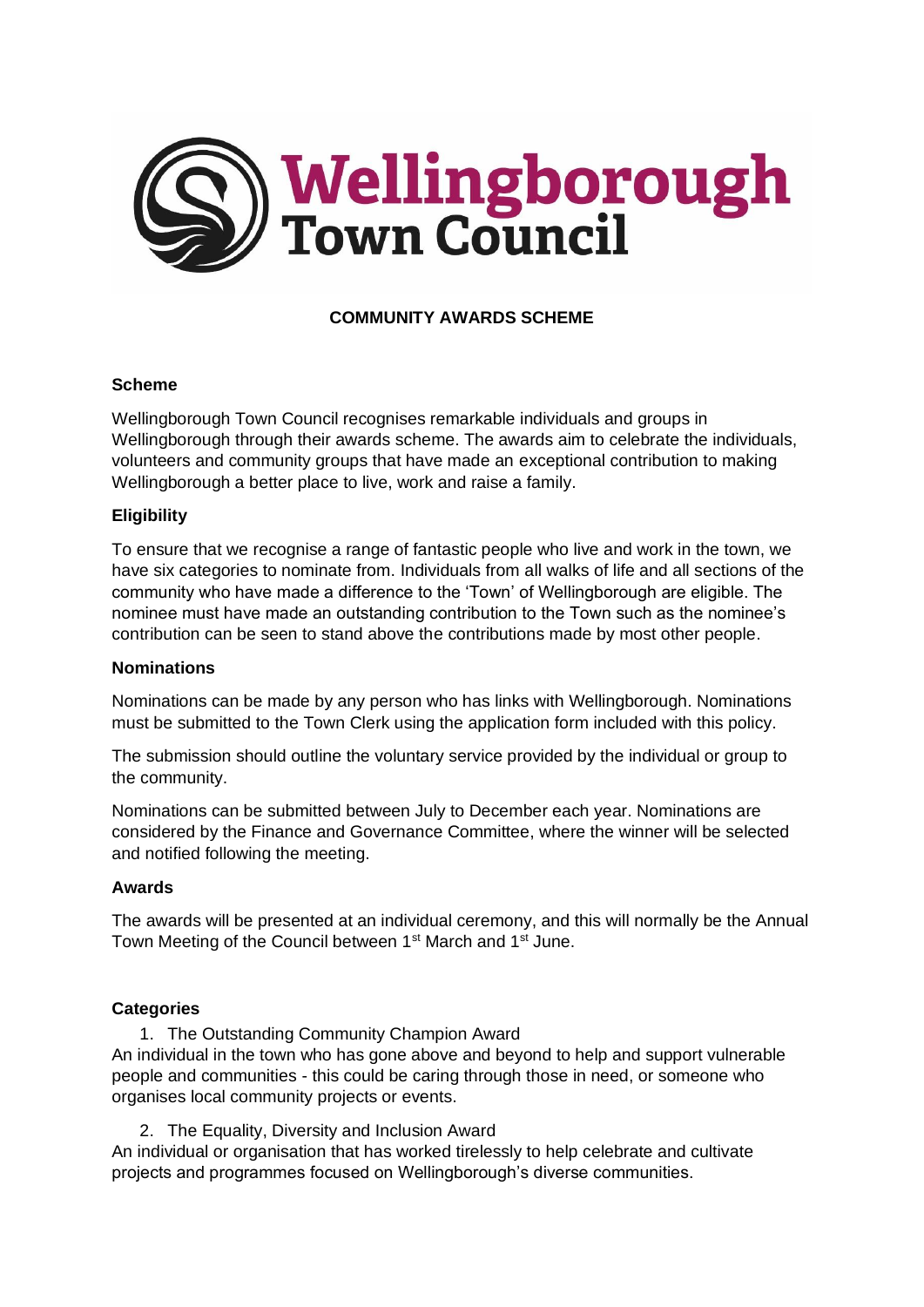### 3. The Environment Champion Award

An individual who in a voluntary or partnership capacity has led, delivered or supported work aimed at making Wellingborough greener.

# 4. The Outstanding Volunteer Award

An individual who has gone above and beyond as a volunteer for a voluntary or community sector organisation which has made an outstanding contribution to improving the lives of those the organisation supports.

# 5. The Outstanding Young Person Award

A young person under 21 years of age who has brought real credit to the Town through exceptional academic, sporting, artistic or cultural achievements. This could be as part of a school, college, private team or club, working in partnership with an organisation or working to achieve a goal independently.

6. The Outstanding Voluntary and Community Sector Organisation of the Year Award

A voluntary and community sector organisation (can be a charity, community group or social enterprise) that has made an innovative contribution to improving the lives of those they support.